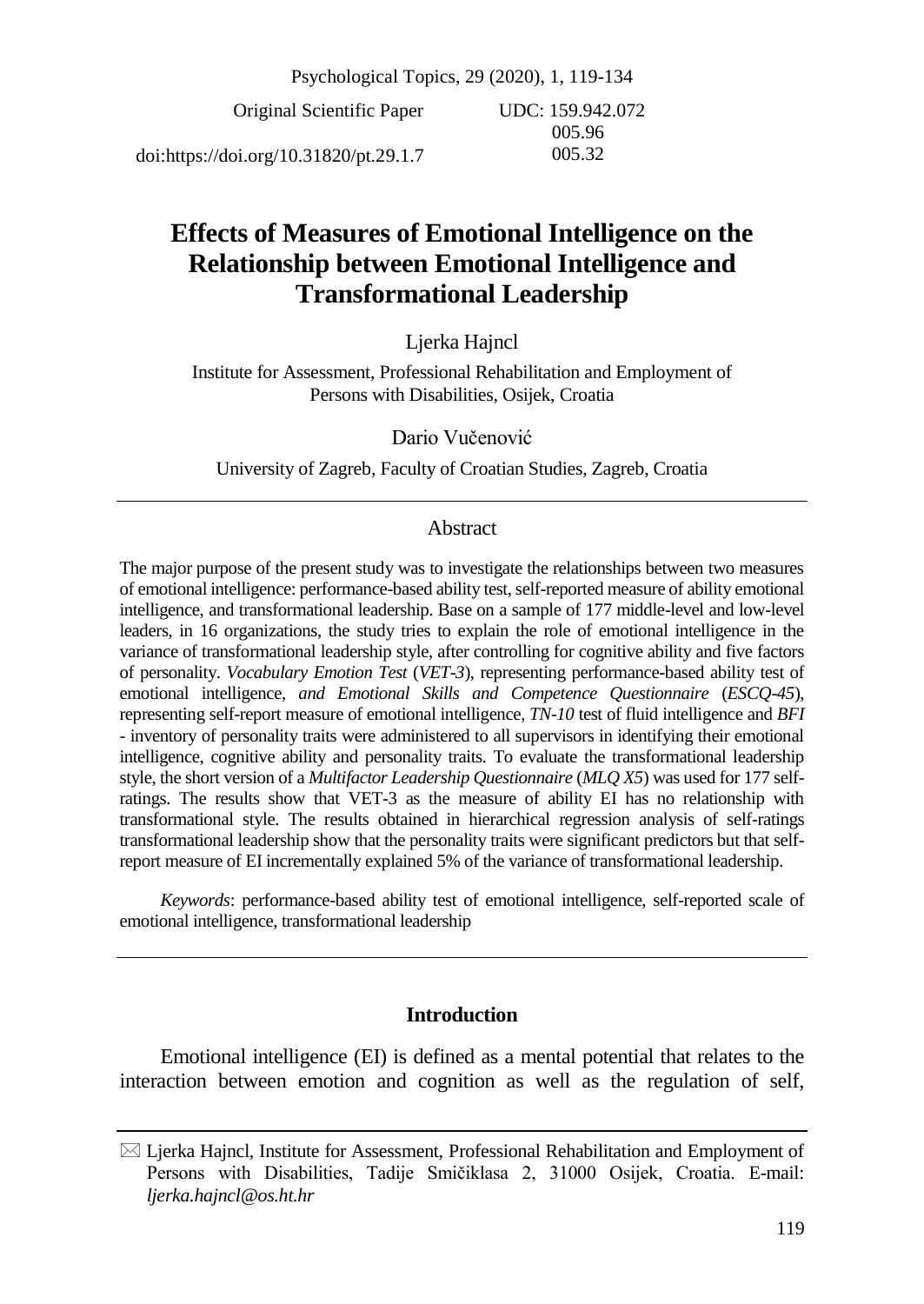individually or vis-à-vis others (Salovey & Mayer, 1990). Mayer, Caruso, and Salovey (1999, 2004) posited that EI comprises four abilities allowing an individual to (1) perceive, (2) use, (3) understand, and (4) manage emotions. There have been many of interest in measuring individual differences in such mental potential (Hajncl & Vučenović, 2013). Ciarrochi, Caputi, and Mayer (2003) categorized measures of EI into one of three categories: self-report personality measures (e.g., *How frequently do you experience sadness?*), performance-based ability test (e.g.,*Identify the similar meaning of target word of emotional state.*; Takšić, Harambašić, & Velemir, 2004b), and self-report measures of ability to understand one's own emotions (e.g*., I am able to maintain a good mood even if something bad happens.*; Takšić, 1998). Similarly, Joseph and Newman (2010) classified EI measures into three categories: performance-based, self-report ability measures and self-report mixed models. In the study, the two measures of EI: ability-based and self-report ability measures operationalized from Mayer and Salovey's theory of EI were applied. Self-report measure and an ability conception of EI provide alternative theoretical frameworks for the operationalization of EI construct. The ability-based measures have the advantage of representing an individual's maximal performance (Hajncl & Vučenović, 2013). In this framework, several instruments of EI were constructed in Croatia. Some of them are *Vocabulary of Emotion Test-3* (*VET-3*; Takšić, Harambašić, & Velemir, 2004a), *Analyzing Emotions Test* (*AET*; Kulenović, Balenović, & Buško, 2000), and *Test of Emotional Understanding* (*TEU*; Mohorić, 2012). On the other side, self-report measures have reflected a person's self-concept or typical performance. The most frequently used self-report measure in Croatia is the *Emotional Skills and Competence Questionnaire-45* (*ESCQ-45*; Takšić, 1998). All the instruments have shown appropriate reliabilities and various kind of validities (Mohorić & Takšić, 2016).

Transformational leadership (TL) is explained as a set of leaders' characteristics, aims to influence employees' behaviours for the sake of achieving the organization's objectives (Bass, 1997; Lam & O'Higgins, 2013). According to Bass's theory of leadership, TL style has five dimensions: Inspirational Motivation (IM), Intellectual Stimulation (IS), Individual Consideration (IC), and Idealized Influence (IB) (behavioural-based and attributed based). The transactional style involves Contingent Rewards (CR), Management-by-Exception Active (MEA) and Management-by-Exception Passive (MEP). Passive or laissez-faire style (LS) is the avoidant, not an active leadership behaviour (Bass, 1985, 1997). Researches find that the components of TL are conceptually related to many personality traits (Judge  $\&$ Piccolo, 2004). Some authors find it is likely that ability and competences called EI refer to, in large part, the capacity to TL (Bass, 1997, 2000; Brown & Moshavi, 2005; Clarke, 2010; Cooper & Sawaf, 1997; George, 2000).

The general purpose of the present study was to investigate the relationships between EI developed and conceptualized by Mayer and Salovey (1997) and TL style according to Bass's transformational theory of leadership (Bass, 1990). The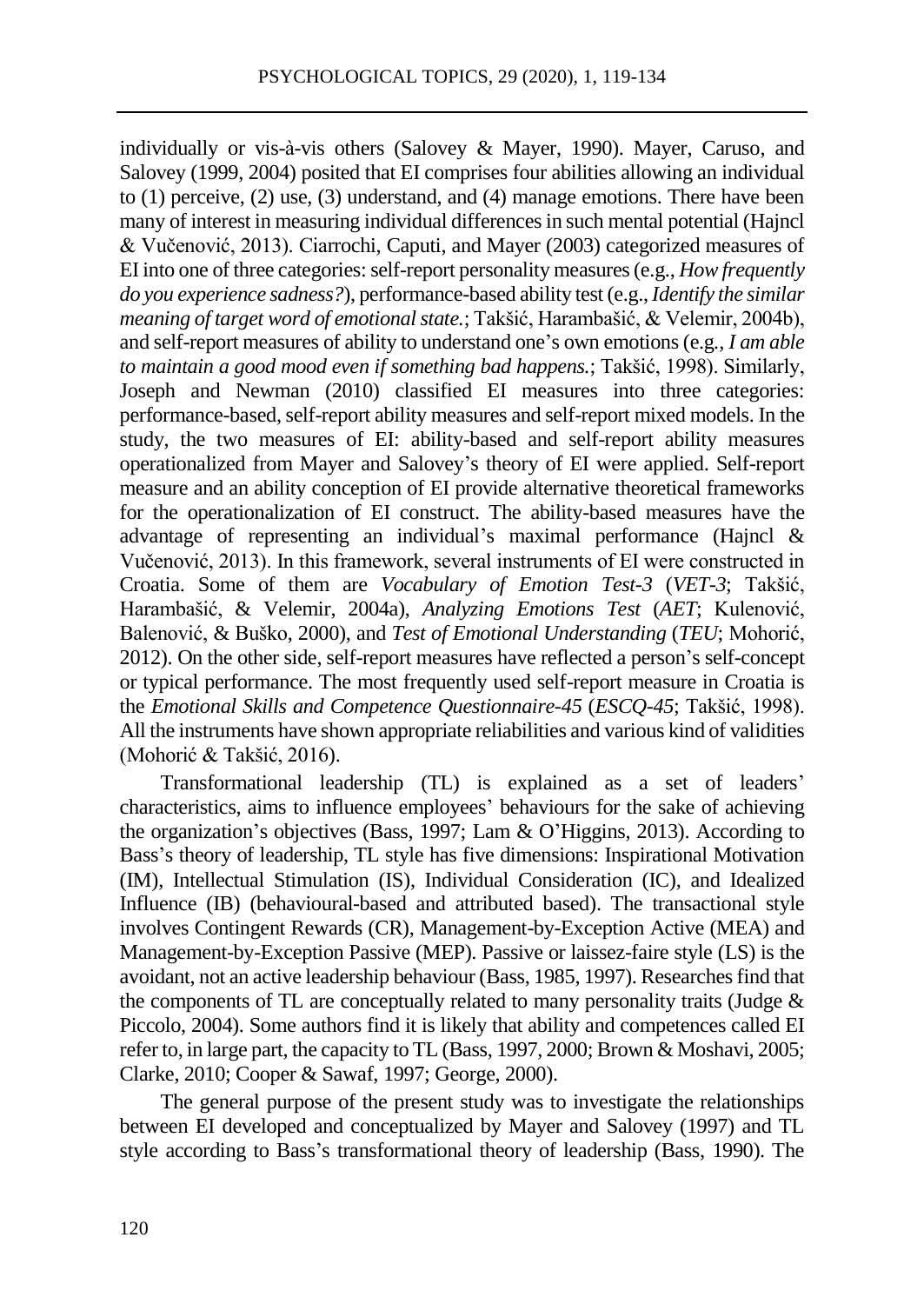previous results show that most studies which used self-report measure of EI provide empirical support of the relationship of EI and TL (Butler & Chinowsky, 2006; Coetzee & Schaap, 2005; Jordan, Ashkanasy, Hartel, & Hooper, 2002; Mandell & Pherwani, 2003; Spano-Szekely, Quinn Griffin, Clavelle, & Fitzpatrick, 2016; Wong, Wong, & Law, 2007). Using both kinds of measures, other find variances identifying subfactors of EI and TL that further explicate the  $EI - TL$  relationship (Barling, Slater, & Kelloway, 2000; Clarke, 2010; Groves, 2006; Küypers & Wiebler, 2006; Leban & Zulauf, 2004; Webb, 2004). The findings of the third group of studies suggest that the ability perspective of EI does not have any relationship with TL style (Chatterjee & Kulakli, 2015; Weinberger, 2004). The remaining studies are found to be sceptical, not fundamentally denying the relationship, but commonly pointing out the problem with EI measures and emphasizing the need for more valid and reliable assessment tools (Kim & Kim, 2017). Although there have been a number of studies conducted assessing the role of EI in TL, very few have been conducted using each of the different measures of EI (Harms & Credé, 2010).

Costa, Faria, and Takšić (2016) agree that the problem of the validity of different EI measures is evident but note that this area of research is only in its early stages and that researchers and authors of EI measures face the challenge of finding criteria for evaluating validity. Consequently, more research needs to be conducted to assess the validity and ability-based measures of EI as compared to self-report measures. Furthermore, in rare cases was EI tested for incremental validity above and beyond measures of intelligence and personality, and some of that kind of previous research has demonstrated that the ability-based measures of EI fail to add validity beyond such measures (Antonakis, 2004; Antonakis, Ashkanasy, & Dasborough, 2009).

Because of the inconsistency in prior findings, the first purpose of the current study is to evaluate how EI predicts TL style using two measures of EI simultaneously. The second purpose of this research is to investigate whether EI incrementally predicts TL style after controlling for personality traits and cognitive intelligence. According to the theoretical approach and most of the previous empirical results, we propose that there would be a significant and positive correlation between perceiving, expressing and managing emotions operationalized as self-report measure and TL style (as perceived by leaders) after controlling cognitive ability and personality traits. There would be a significant (but lower than EI measure as a self-report) positive correlation between EI measure as ability and TL style as perceived by leaders after controlling for cognitive ability and personality traits.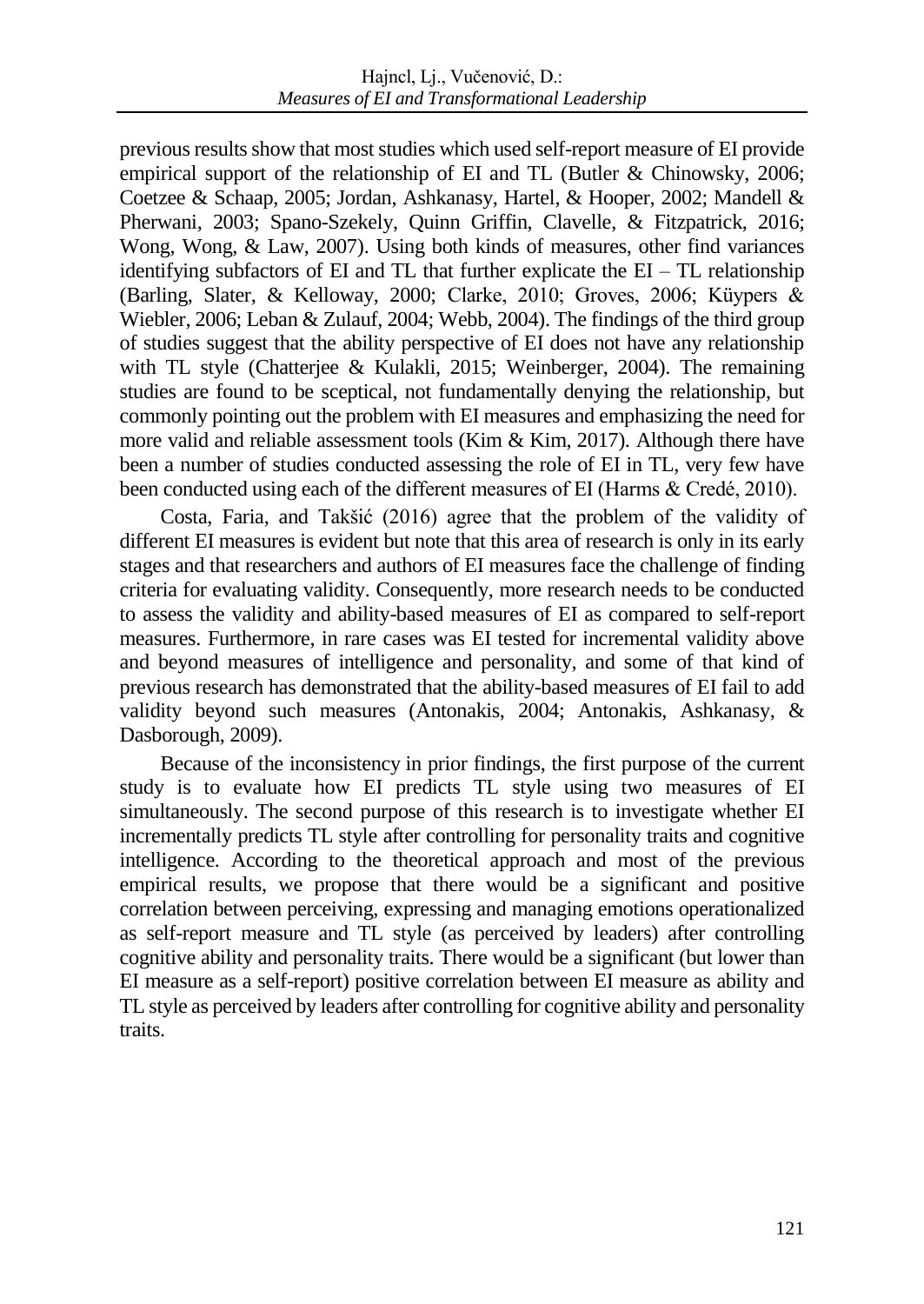# **Method**

# **Participants**

The research was conducted in the 16 different profit and nonprofit organizations based in Osijek city (Croatia). Sample of 177 low and middle management leaders have participated in the study. Results are presented in Table 1.

#### Table 1

| Age of the participants              |             |                   |                 |       |  |  |  |  |  |
|--------------------------------------|-------------|-------------------|-----------------|-------|--|--|--|--|--|
| N                                    | Min         | Max               | M               | SD    |  |  |  |  |  |
| 177                                  | 26          | 65                | 45.66           | 10.13 |  |  |  |  |  |
| Level of the participant's education |             |                   |                 |       |  |  |  |  |  |
| N                                    | High school | Bachelor's degree | Master's degree | PhD   |  |  |  |  |  |
| 177                                  | 52          |                   | 50              |       |  |  |  |  |  |
| Gender of the participants           |             |                   |                 |       |  |  |  |  |  |
|                                      |             | Male              | Female          |       |  |  |  |  |  |
|                                      |             | $(43.5\%)$        | 100 (56.5%)     |       |  |  |  |  |  |

*Age, Gender and Level of the Participant's Education*

#### **Instruments**

*Emotional Skills and Competence Questionnaire* (*ESCQ-45*, Takšić 1998; Takšić, Mohorić, & Duran, 2009) was developed in the Croatian settings using the theoretical framework from the Mayer and Salovey emotional intelligence model (Mayer & Salovey, 1997) as the self-reported measure of ability EI. The ESCQ-45 consists of 45 items, divided into three subscales, which measure: the ability to Perceive and Understand emotions (e.g., *I notice when somebody feels guilty*.), the ability to Express and Label emotions (e.g., *I am able to express my emotions well.*) and the ability to Manage and Regulate emotions (e.g., *I do not have difficulty to persuade a friend that there is no reason to worry.*). The ESCQ-45 is used in many studies and has shown satisfying psychometric characteristics. It was translated and validated in several countries (Avsec, Takšić, & Mohorić, 2009; Faria et al., 2006; Molander, Holmström, & Takšić, 2011; Takšić, Mohorić, & Holmström, 2018). In different cross-cultural studies, the ESCQ-45 was applied to a large sample of university students, confirming the three-factor structure. Reliability for the Perceive and Understand emotions factor were .82 - .88; for the ability to Express and Label emotions .78 - .81 and for the ability to Manage and Regulate emotions .68 - .72. The correlation between subscales was .35 - .51 which allows forming a general measure of emotional competence with reliability between .87 and .92 (Takšić, 2002).

*Vocabulary Emotions Test* (*VET-3*, Takšić et al., 2004a) was developed within Mayer and Salovey conceptualization of EI and represents a measure of ability from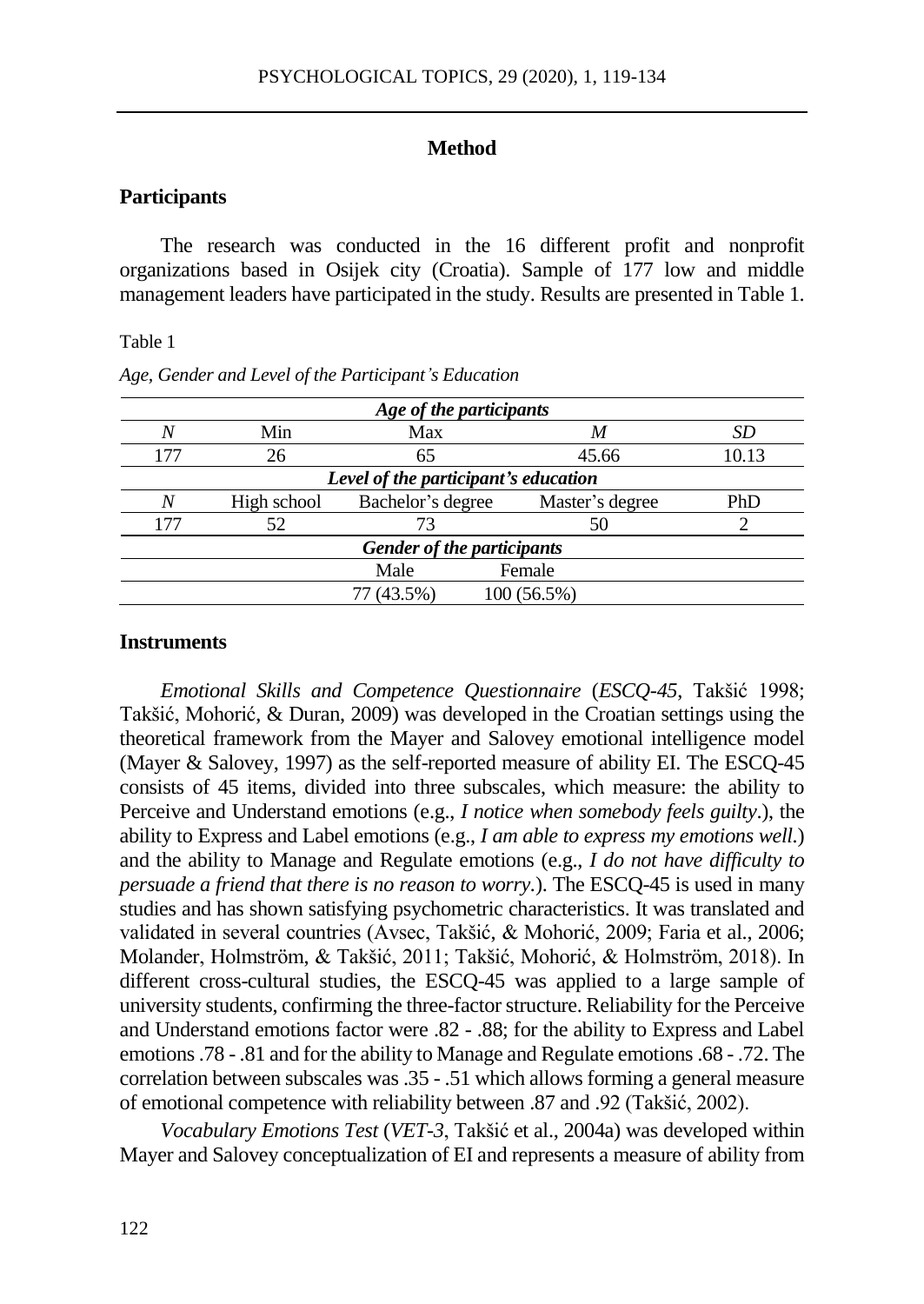branch C: the understanding of emotions. In this study, a first version of the test consisted of 102 adjectives describing various emotional states and moods, was applied. The first adjective is the target word, followed by six adjectives with similar meaning. A subject must choose one adjective (out of six) which is closest in meaning to the target word (e.g., LONELY 1. active, 2. sad, 3. hurt, 4. aimless, 5. indifferent, 6. nothing listed). It is important to emphasize that this test has a correct answer, based on a solution from a Croatian dictionary (Anić, 1994). The test has been used in various research and had shown satisfying psychometric properties, with reliability coefficient  $\alpha = .91$  and 44% of unique variance over and above various tests of standard intelligence (Takšić et al., 2004b). In research, it is also used in combination with EI tests measuring other branches from the Mayer-Salovey model (Babić Čikeš & Buško, 2015; Hajncl, 2012).

*Big Five Inventory* (*BFI*; John & Srivastava, 1999) uses the Big-Five Factor Markers from the International Personality Item Pool, developed by Goldberg (1992). The test consists of 44 items that participants must rate on how true they are about them on a five-point scale. The questionnaire formed to measure extraversion, conscientiousness, neuroticism, agreeableness, and openness. Benet-Martínez & John (1998) reported the Cronbach alpha coefficients for extraversion .88, conscientiousness .84, agreeableness .79, neuroticism .82 and openness .81.

*Test of Series* (*TS-10,* Pogačnik, 1997) is developed for measuring fluid intelligence according to the Cattell – Horn theory of intelligence. The short form of the test consists of 30 nonverbal items. In each task, on the left, there is an unfinished series of characters and on the right, there are five suggested solutions among which only one character continues the sequence correctly. The number of correct answers is calculated by subtracting a quarter of incorrectly solved tasks from the number of correctly solved tasks.

*Multifactor Leadership Questionnaire* (*MLQ-X5*, Bass & Avolio, 2000) is the instrument for assessing transformational and transactional leadership behaviour as an integral part of the Bass's Full Range Leadership Model. The MLQ is widely accepted and used. Extensive research highlights its validity and reliability to measure management behaviour (Lowe, Kroek, & Sivasubramaniam, 1996). This instrument was translated into Croatian language (Avolio & Bass, 2010). The MLQ is provided in 2 forms: Self and Raters (how the participants view themselves and how they are viewed by their subordinates). The five subscales asses transformational leadership behaviours (e.g., *I re-examine critical assumptions to question whether they are appropriate*.), three subscales asses transactional leadership style (e.g., *I make clear what one can expect to receive when performance goals are achieved.*), one laissez-faire (e.g., *I avoid making decisions.*), and three outcome scales in the MLQ-5X are included. In this study, we analysed and provided psychometric properties for the TL style taken as a general measure of all five TL scales.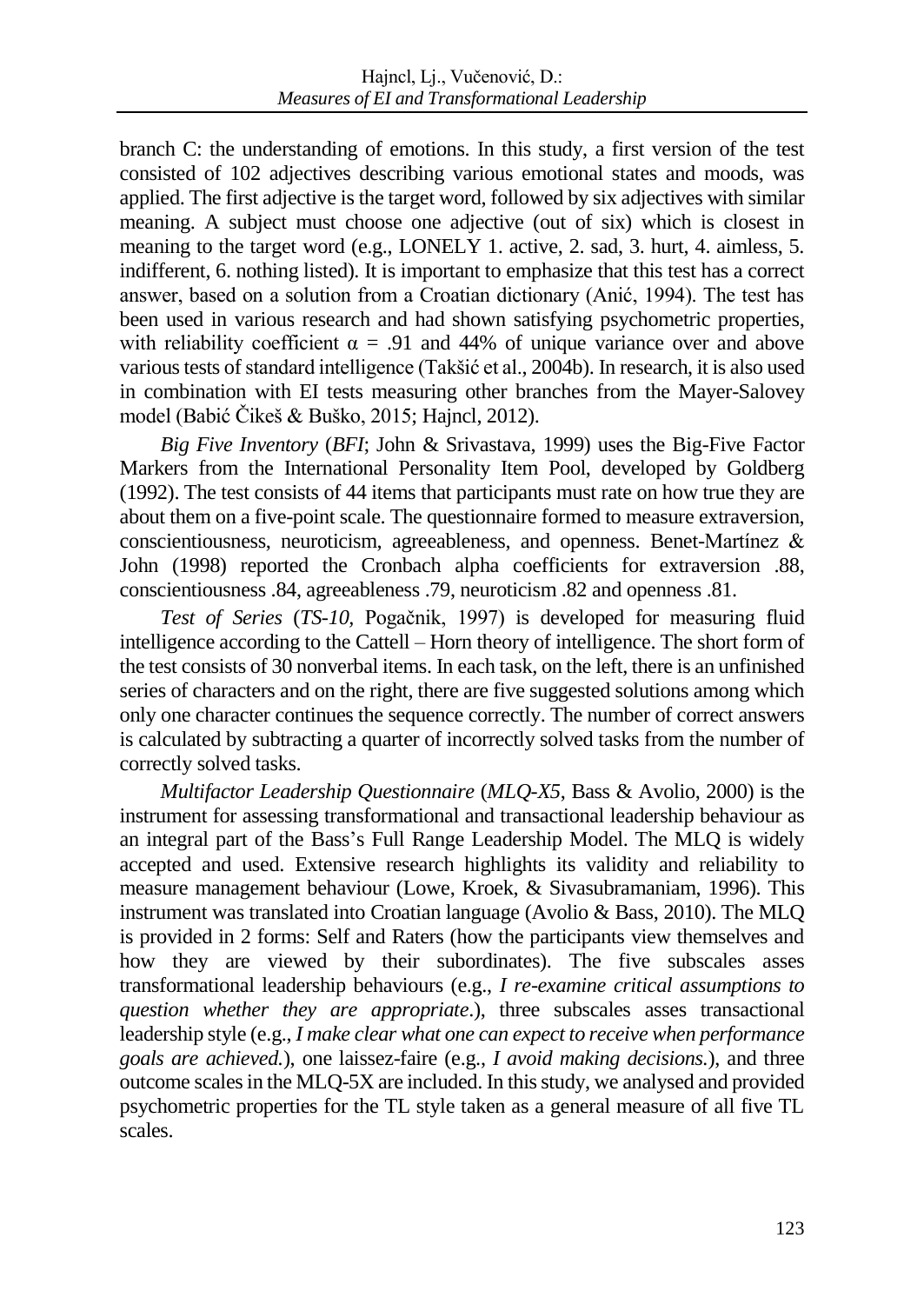# **Procedure**

The administration of the tests and questionnaires was carried out in the organizational settings. VET-3, ESCQ-45, TS-10, and BFI were applied to 177 participants (leaders) to evaluate their level of EI, fluid mental ability and five factors of personality. After that, leaders completed MLQ self-form to rate their leadership styles. The participants were granted anonymity, and they received no compensation for their participation.

#### **Results**

To evaluate whether ESCQ-45 scores were redundant with Big Five and whether VET-3 was redundant with fluid ability, correlations between all scales were examined. Table 2 shows a significant but moderate correlation between ESCQ-45 and Big Five dimensions.

Table 2

*Means, Standard Deviation, Range and Coefficients of Reliability for All Measured Variables*  $(N = 177)$ 

| Variables     | $\boldsymbol{k}$ | Min      | Max | M      | <b>SD</b> | Cronbach |
|---------------|------------------|----------|-----|--------|-----------|----------|
|               |                  |          |     |        |           | alpha    |
| ESCQ-45       | 45               | 122      | 215 | 169.05 | 15.49     | .91      |
| ESCQ-M        | 16               | 49       | 77  | 62.23  | 5.56      | .71      |
| <b>ESCQ-E</b> | 14               | 35       | 68  | 52.28  | 6.04      | .82      |
| ESCQ-P        | 15               | 27       | 75  | 54.36  | 7.32      | .90      |
| VET-3         | 102              | 38       | 97  | 78.99  | 10.76     | .88      |
| $BIG-E$       | 15               | 22       | 45  | 32.69  | 4.45      | .63      |
| <b>BIG-A</b>  | 15               | 25       | 42  | 35.13  | 3.97      | .63      |
| BIG-C         | 15               | 20       | 45  | 32.77  | 4.06      | .74      |
| <b>BIG-ES</b> | 15               | 14       | 40  | 28.79  | 4.90      | .80      |
| BIG-O         | 14               | 20       | 45  | 33.27  | 4.73      | .78      |
| $TS-10$       | 30               | $\theta$ | 30  | 16.99  | 5.88      | .83      |
| MLQ-TL        | 20               | 34       | 80  | 59.12  | 7.65      | .85      |

*Note.*  $k =$  number of items; ESCQ-45 (M, E, P) = The Emotional Skills and Competence Questionnaire-45, (M - Manage emotions, E - Expressing emotions, P - Perceiving emotions); VET-3 = Vocabulary emotions test-3; BIG-E, A, C, ES, O = The Big-five Personality Item Pool (E - Extroversion, A -Agreeableness, C - Consciousness, ES - Emotional stability, O - Openness); TS-10 = Test of series-10; MLQ-T = Multifactor Leadership Questionnaire-Transformational style self-ratings.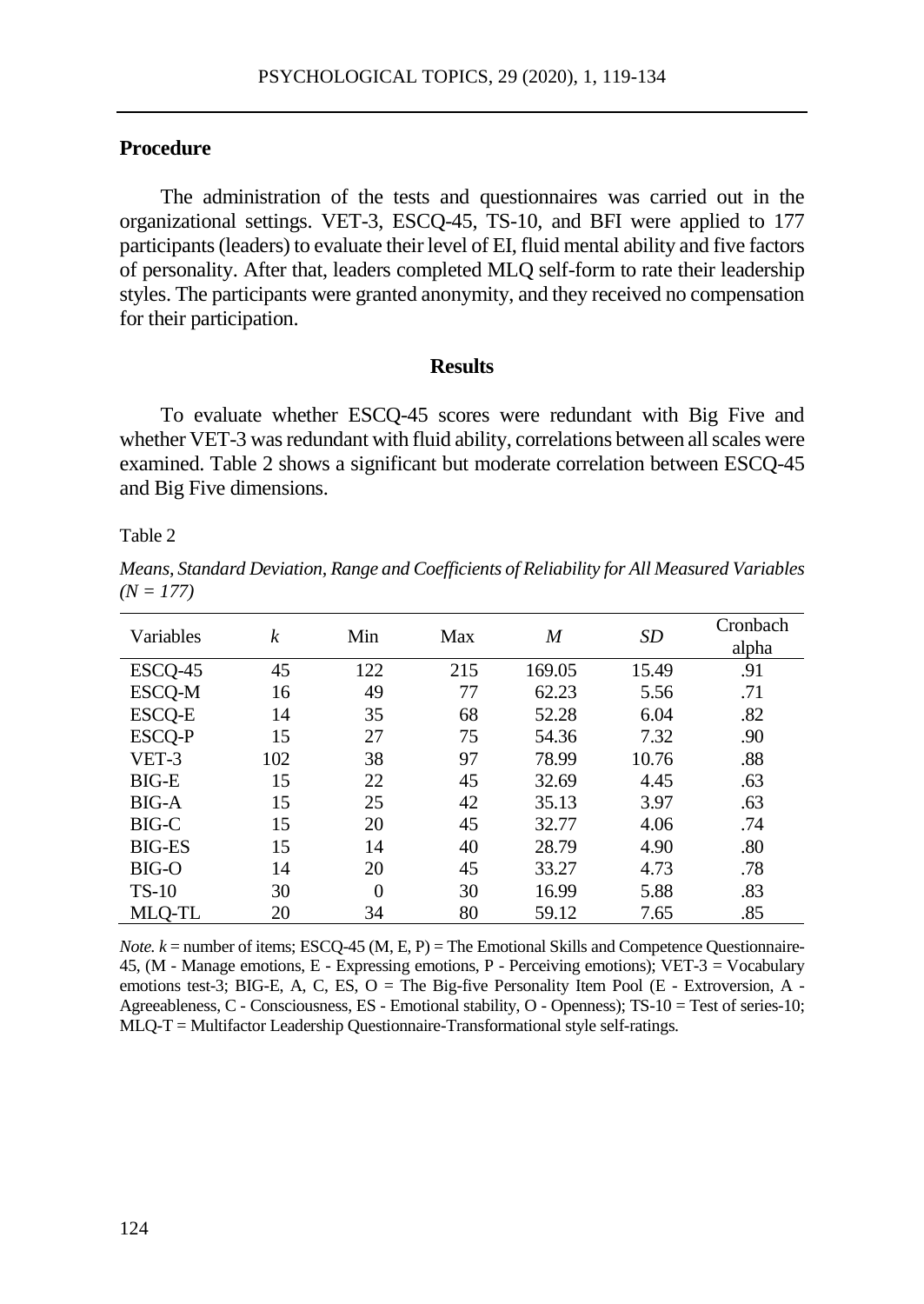Table 3

|              | 1 | 2                        | 3      | 4        | 5        | 6        | 7        | 8      | 9        | 10       | 11       | 12       |
|--------------|---|--------------------------|--------|----------|----------|----------|----------|--------|----------|----------|----------|----------|
| $1. TS-10$   |   | $.22***$                 | $-.13$ | .02      | $-.13$   | $-.17*$  | $-.04$   | $-.14$ | $-.14$   | $-.07$   | .00      | $-11$    |
| 2. VET-3     |   | $\overline{\phantom{a}}$ | $-.00$ | $-.01$   | $-.01$   | .00      | .08      | .00    | .02      | .12      | .04      | $-.05$   |
| 3. ESCQ-45   |   |                          |        | $.77***$ | $.83***$ | $.84***$ | $.48***$ | $.18*$ | $.49***$ | $.39***$ | $.44***$ | $.41***$ |
| 4. ESCQ-M    |   |                          |        |          | $.52***$ | $.44***$ | $.44***$ | $.18*$ | $.35***$ | $.45***$ | $.41***$ | $.32***$ |
| 5. ESCQ-E    |   |                          |        |          |          | $.54***$ | $.44***$ | .14    | $.39***$ | $.29***$ | $.35***$ | $.24***$ |
| 6. ESCQ-P    |   |                          |        |          |          | -        | $.32***$ | .13    | $.44***$ | $.24***$ | $.33***$ | $.43***$ |
| 7. BIG-E     |   |                          |        |          |          |          |          | .04    | $.39***$ | $.34***$ | $.62***$ | $.32***$ |
| 8. BIG-A     |   |                          |        |          |          |          |          |        | $.31***$ | $.40**$  | $.16*$   | $.18*$   |
| $9.$ BIG-C   |   |                          |        |          |          |          |          |        | Ξ.       | $.42***$ | $.45***$ | $.44***$ |
| 10. BIG-ES   |   |                          |        |          |          |          |          |        |          | -        | $.24***$ | $.18*$   |
| 11. BIG-O    |   |                          |        |          |          |          |          |        |          |          |          | $.41***$ |
| 12. MLQ - TL |   |                          |        |          |          |          |          |        |          |          |          |          |

*Bivariate Correlation between All Variables in the Study*

*Note.* ESCQ-45 (M, E, P) = The Emotional Skills and Competence Questionnaire-45, (M - Manage emotions, E - Expressing emotions, P - Perceiving emotions); VET-3 =Vocabulary emotions test-3; BIG-E, A, C, ES,  $O =$  The Big-five Personality Item Pool (E - Extroversion, A - Agreeableness, C -Consciousness, ES - Emotional stability, O - Openness); TS-10 = Test of series -10; MLQ-TL = Multifactor Leadership Questionnaire-Transformational style self-ratings; *\*p* < .05; *\*\*p* < .01.

There was a low correlation between the ability-based test of EI VET-3 and the test of cognitive ability TS-10. These findings are in line with previous studies, where ability-based tests of EI were mostly independent of personality and intelligence (Takšić et al., 2004b). The VET-3 has strong discriminant validity from Big Five personality dimensions, and low with fluid cognitive ability. The ESCQ-45 has moderate discriminant validity from the personality dimensions, but there was no correlation between ESCQ-45 and VET-3 or even TN-10.

#### Table 4

|                        | Self-ratings of transformational leadership |       |            |        |  |  |  |
|------------------------|---------------------------------------------|-------|------------|--------|--|--|--|
| Predictors             | R                                           | $R^2$ | $\Delta R$ |        |  |  |  |
| 1. Step                |                                             |       |            |        |  |  |  |
| Demographic            | .17                                         | .04   | .04        |        |  |  |  |
| Age                    |                                             |       |            | $-.13$ |  |  |  |
| Gender                 |                                             |       |            | .11    |  |  |  |
| Education              |                                             |       |            | .06    |  |  |  |
| 2. step                |                                             |       |            |        |  |  |  |
| Intelligence           | .24                                         | .06   | .01        |        |  |  |  |
| General mental ability |                                             |       |            | $-.09$ |  |  |  |

*Hierarchical Regression Analysis for the Leader's Self-Ratings of Transformational Style as a Criterion Variable*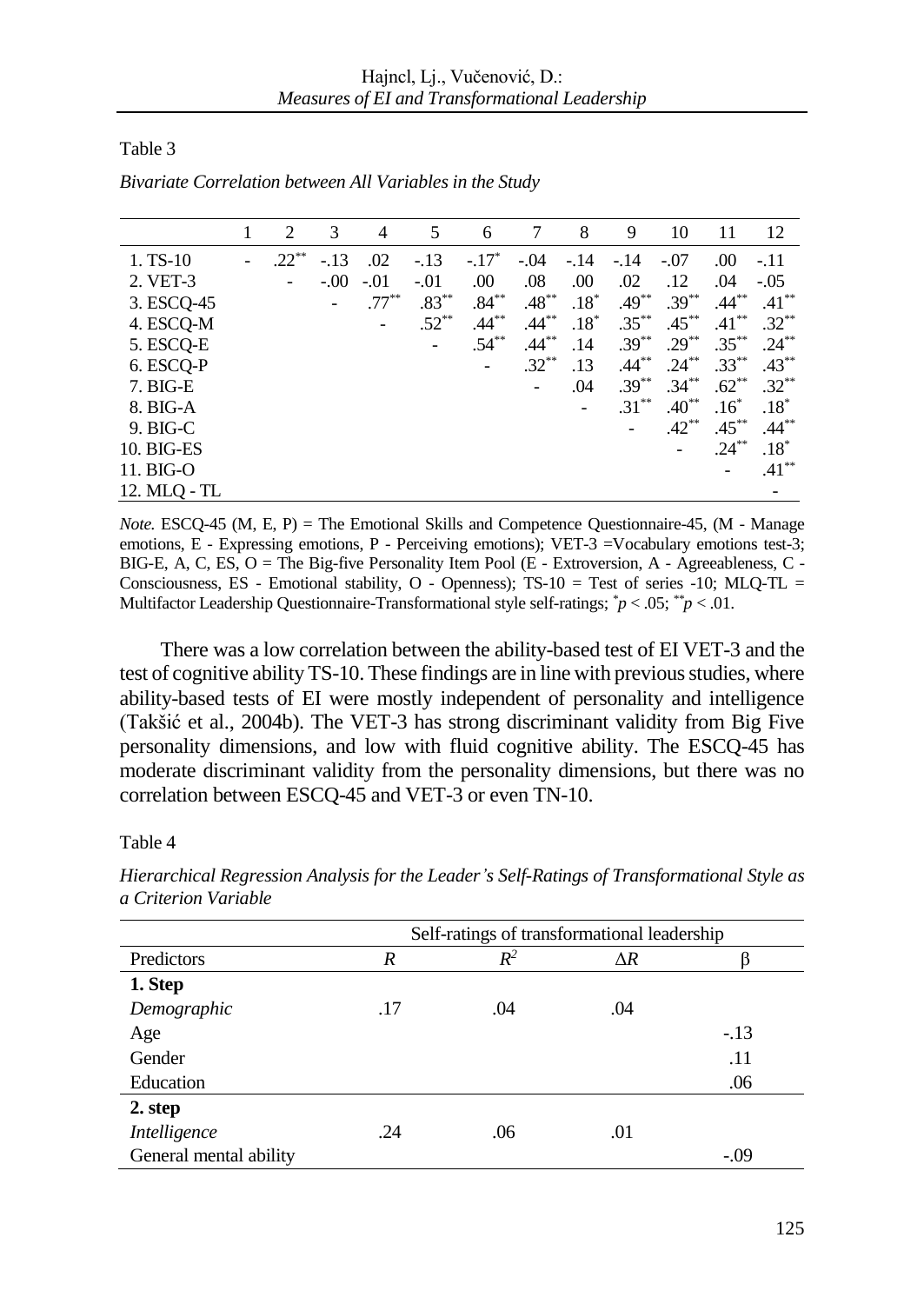|                            | Self-ratings of transformational leadership |          |            |               |  |
|----------------------------|---------------------------------------------|----------|------------|---------------|--|
| Predictors                 | R                                           | $R^2$    | $\Delta R$ | β             |  |
| 3. Step                    |                                             |          |            |               |  |
| Personality traits         | .51                                         | $.26***$ | $.21***$   |               |  |
| Extraversion               |                                             |          |            | .05           |  |
| <b>Emotional stability</b> |                                             |          |            | $-.06$        |  |
| Consciousness              |                                             |          |            | $.28***$      |  |
| Agreeableness              |                                             |          |            | .07           |  |
| Openness                   |                                             |          |            | $.24***$      |  |
| 4. step                    |                                             |          |            |               |  |
| VET-3                      | .51                                         | .26      | .01        | $-.08$        |  |
| 5. step                    |                                             |          |            |               |  |
| ESCQ-M                     | .58                                         | $.34***$ | $.05***$   | .09           |  |
| ESCQ-E                     |                                             |          |            | $-.14$        |  |
| ESCO-P                     |                                             |          |            | $.29***$      |  |
|                            |                                             |          |            | $F = 5.83***$ |  |

*Note*. Gender  $0 =$  Male,  $1 =$  Female;  $*^*p < .01$ .

The result of hierarchical regression analysis for the self-assessment criterion of the TL leadership style indicates that the selected set of predictors explain 34% of the variance of TF leadership style. The largest and statistically most significant independent contribution in the explanation of TL style variance can be attributed to the set of personality traits, among which the highest values had dimensions of conscientiousness ( $\beta = .28$ ; *p* < .01) and openness to experiences ( $\beta = .24$ ; *p* < .01). The set of EI variables also show a statistically significant, but also theoretically significant, independent contribution ( $\Delta R = 4.89$ ; *p* <.01). EI explains a total of 5% variance for TL leadership style, with statistically significant and positive beta weight for the subscale *Perception and emotion understanding* from the ESCQ-45 emotional competence scale (β = .29; *p* < .01).

#### **Discussion**

The major purpose of the present study was to investigate whether EI operationalized as a performance-based ability test or as a self-report scale of ability to understand emotions can explain unique variance in predicting TL style above and beyond personality traits and cognitive ability. The results show that this regression equation model including age, sex, educational level (general demographic features), Big Five personality traits, cognitive intelligence, and emotional intelligence variables can explain approximately 34% of the criterion variance for the self-report measure of TL style. Personality traits of conscientiousness and openness to experience, as well as EI dimension named perceiving and understanding emotions,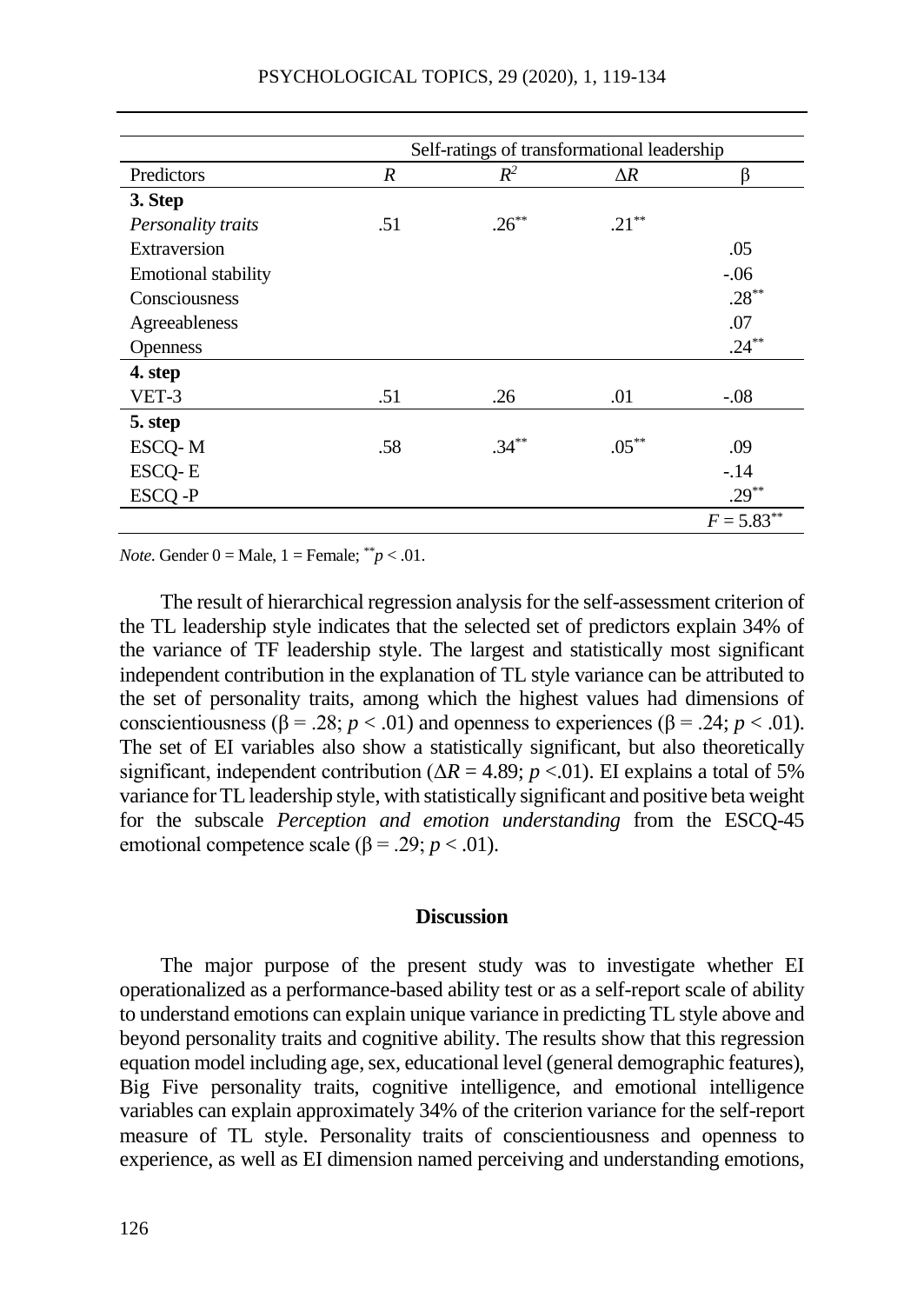showed a considerable additive contribution on the unique criterion variance, whereas the role of verbal understanding of emotional content (ability test of EI) within the predictor structure examined proved to be statistically insignificant.

# **Predictive Validity of the Self-Report Scale of Emotional Intelligence and Transformational Leadership**

ESCQ-45 is based on strong theoretical foundations, which considers EI a stable variable with individual differences. The instrument has good psychometric properties, especially reliabilities of the general factor of EI and its sub facets. The ESCQ-45 subscales were moderately correlated with personality traits but are not related to cognitive ability and VET-3. Overall these findings are in accordance with findings of the authors who suggest that EI, measured as the ability to monitor and understand emotions - both others' and our own - may be an underlying competency of TL (Barbuto & Burbach, 2006; Palmer, Walls, Burgess, & Stough, 2000). Conceptually, it is possible that perceiving and understanding emotions is an important ability for successful and transformational leadership. This study shows that leaders estimate that those who are good at perceiving and understanding emotions also show more transformational behaviour than others, less emotional competent.

More precisely, when leaders can perceive and understand both their own and others' emotions, they know how to be emotionally close and supportive to their subordinates, enhance their level of trust, motivation, and commitment (Naznin, 2013). The results in the study show that the combination of emotional abilities and personality traits is important for prediction of TL style. This result is in line with McCrae (2000) who argues that the processing of emotional experiences involves specific emotional ability and personality traits. Similar, others found that selfreports capture well the emotions that leaders feel in the leadership process (O'Boyle, Humphrey, Pollack, Hawver, & Story, 2011). These aspects of EI are identified as core attributes of transformational behaviour. Subsequently, effective leaders may provide additional criteria for identifying a potentially effective leader.

# **Emotional Intelligence Measured as Performance-Based Ability Test and Transformational Leadership**

A central aspect of the ability-based operationalization of EI is that it is not a collection of personality traits (Mayer & Salovey, 1997). In this study, VET-3 does not correlate with personality dimensions such as neuroticism, openness, extraversion, agreeableness and conscientiousness. Our ability-based measure of EI has greater discriminant validity with personality traits but it is somewhat related to cognitive ability  $(r = .22)$ . In line with Weinberger (2004) and Chatterjee and Kulakli (2015) and contrary to our expectation, EI measured as ability was not related to TL. Results of regression analysis show that EI measured as ability from branch C - *the*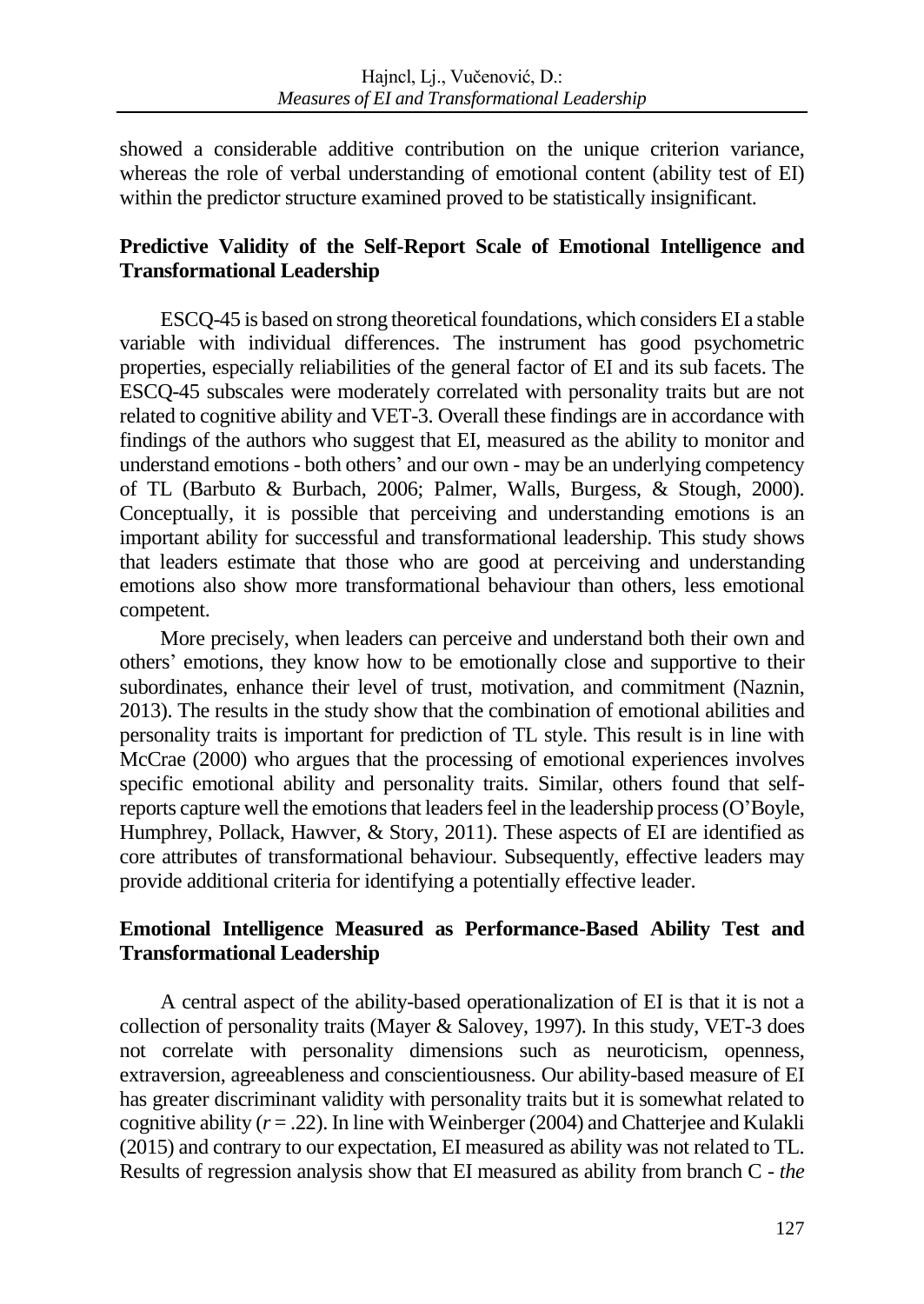*understanding of meaning and emotions -* has no predictive validity with TL. VET-3 is ability-based test close to verbal intelligence (Vučenović & Hajncl, 2018) and our results prove the other findings that cognitive ability is not a distinct predictor of TL (Bass & Avolio, 2000; Hajncl & Vučenović, 2014).

The explanation of different predictive validity of ESCQ-45 and VET-3 with TL could be in construct validity between ESCQ-45 and VET-3. The validity of EI measures is usually evaluated in terms of construct validity, psychometric characteristics of the test or assumed correlation between the examined constructs. The results of a simple correlation analysis indicate that there is no correlation between facets of EI on the ESCQ-45 assessment scale with the measure of EI on the VET-3 test. According to the theory of validity, if the above measures are not related, especially the measure of perception and understanding of emotions with understanding the meaning of emotional words, then measures above do not measure the same construct, which consequently causes a difference in their predictive validity. However, a group of EI researchers cites a serious problem when it comes to measuring EI, regardless of whether it is considered a personality trait or ability. They conclude that the assessment of the validity for individually measured instruments is the biggest limitation in explaining EI (Miners, Côté, & Lievens, 2018) and suggest that validity should be evaluated in terms of underlying mental processes. The validity between individual measures of EI would then not differ to a great extent, which would allow more systematic and accurate research of EI and consequently, its predictive validity for individual criteria such as TL (Vučenović & Hajncl, in press). Additionally, different effects of performance-based ability test and self-reported measure of ability EI on self-reported TL might occur because of research methodology. As Harms and Credé (2010) suggested when ratings of both EI and leadership behaviours were provided by the same source the self-report measures of EI tended to show higher validities than ability-based measures of EI related to transformational and other leadership behaviours.

### **Limitations and Directions for Future Research**

The limitations of the present studies naturally include the probability of response bias resulting from self-reported data. Furthermore, the research methodology was partly cross-sectional and examined the correlation between selfreport predictor variables of EI and personality traits and self-report criterion variable TL (Lievens, Van Geit, & Coetsier, 1997). Further research needs to focus on using multiple rating sources or objective criterion outcomes of leadership to establish an accurate model that can elucidate the nature of this relationship. Also, future studies should look for possible moderator variables on the relationship between EI and TL such as the role of individual differences between the leaders and the subordinate in specific cultural settings. Specifically, validity between individual EI measures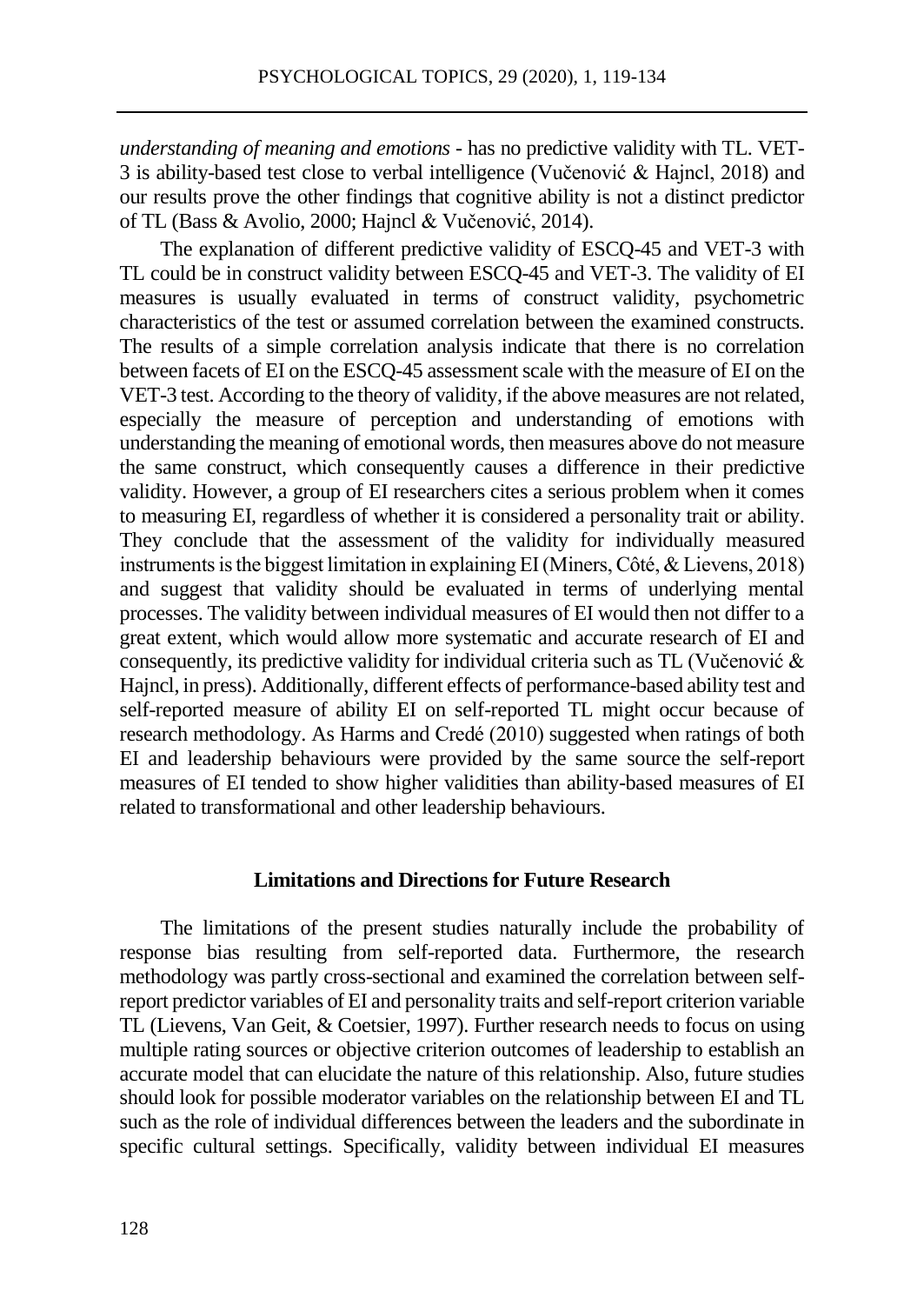requires further investigation as well as their predictive validity for individual criteria, namely transformational leadership.

# **Conclusion**

The major purpose of the present study was to investigate whether EI, operationalized as performance-based ability test and as a self-report scale of leader's ability to understand own emotions, accounts for unique variance in predicting TL above and beyond personality traits and cognitive ability. We examined the issue by including two measures of EI: ESCQ-45 and VET-3. The results show no predictive validity of VET-3 as the performance-based measure of EI and TL as the criterion variable. Our results provide support for the ESCQ-45 in terms of predictive validity for self-ratings of TL style. The results provide evidence that the ability for perceiving and understanding emotions, operationalized as one competence in selfreported ability scale, offer a significant explanation of TL style after controlling personality traits and cognitive abilities. The personality traits were significant predictors, especially conscientiousness and openness to experience. The present findings confirm that leaders in organizational settings consider those who are good in understanding emotions - both others' and their own - will practice more transformational behaviour than others who do not have the same level of emotional competence. To establish an accurate picture of the nature of these relationships, further research needs to focus more on using multiple ratings sources for leadership behaviour and on new ways of assessing the validity of EI measures in terms of underlying mental processes that would allow systematic and accurate determination of predictive validity EI in explaining the origin of TL style.

# **References**

- Anić, V. (1994). *Rječnik hrvatskoga knjževnog jezika [Croatian Dictionary]*. Zagreb: Novi liber.
- Antonakis, J. (2004). On why "emotional intelligence" will not predict leadership effectiveness beyond IQ or the "Big Five": An extension and rejoinder. *Organizational Analysis, 12*(2), 171-182.
- Antonakis, J., Ashkanasy, N. M., & Dasborough, M. T. (2009). Does leadership need emotional intelligence? *Leadership Quarterly, 20,* 247-261.
- Avolio, B. J., & Bass, B. M. (2010). *Višefaktorski upitnik rukovođenja - MLQ priručnik [Multifactor Leadership Questionnaire - MLQ Manual]*. Jastrebarsko: Naklada Slap.
- Avsec, A., Takšić, V., & Mohorić, T. (2009). The relationship of trait emotional intelligence with the Big Five in Croatian and Slovene university student sample. *Psihološka Obzorja, 18,* 99-110.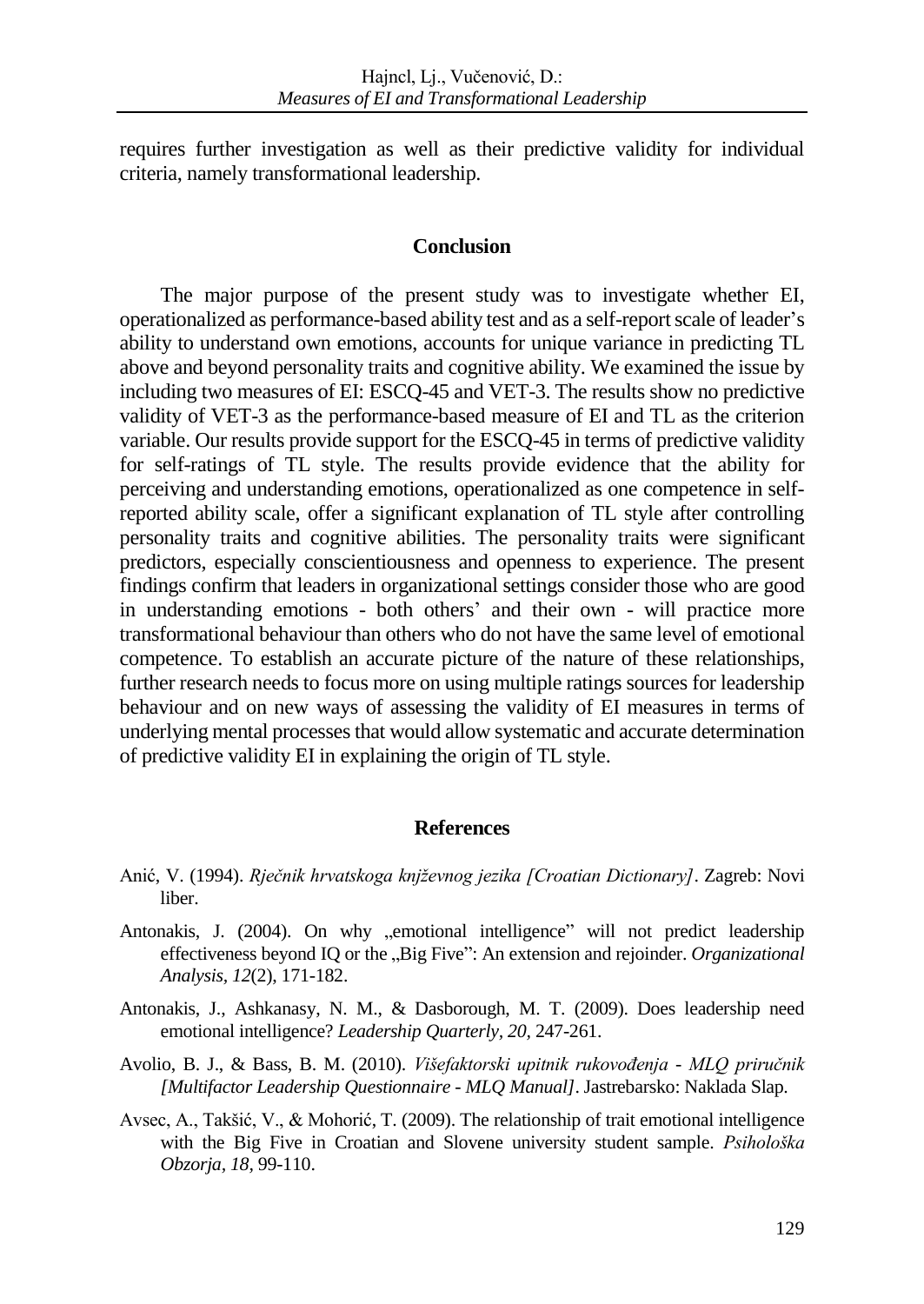- Babić Čikeš, A., & Buško, V. (2015). Emocionalna inteligencija u ranoj adolescenciji: Korelati sposobnosti upravljanja emocijama i predikcija školskog uspjeha [Emotional intelligence in early adolescence: Correlates of emotion management skills and the prediction of school success]. *Društvena istraživanja, 24*(1), 21-45.
- Barbuto, J. E., & Burbach, M. E. (2006). The emotional intelligence of transformational leaders: A field study of elected officials. *The Journal of Social Psychology*, *146*(1), 51- 64.
- Barling, J., Slater, F., & Kelloway, E. K. (2000). Transformational leadership and emotional intelligence: An exploratory study. *Leadership and Organization Development Journal, 21,* 157-161.
- Bass, B. M. (1985*). Leadership and performance beyond expectations*. New York: Free Press.
- Bass, B. M. (1990). From transactional to transformational leadership: Leading to share the vision. *Organizational Dynamics, 18*, 19-36.
- Bass, B. M. (1997). Does the transactional-transformational leadership paradigm transcend organizational and national boundaries? *American Psychologist*, *52*(5), 130-139.
- Bass, B. M. (2000). Cognitive, social and emotional intelligence of transformational leaders. In R. E. Riggio, S. E. Murphy, & F. J. Pirozzolo (Eds.), *Multiple intelligences and leadership* (pp. 105-118). Mahwah, NY: Lawrence Erlbaum Associates.
- Bass, B. M., & Avolio, B. J. (2000). *Multifactor leadership questionnaire*. Redwood City, CA: Mind Garden.
- Benet-Martínez, V., & John, O. P. (1998). Los Cinco Grandes across cultures and ethnic groups: Multitrait method analyses of the Big Five in Spanish and English. *Journal of Personality and Social Psychology, 75,* 729-750.
- Brown, F. W., & Moshavi, D. (2005). Transformational leadership and emotional intelligence: A potential pathway for an increased understanding of interpersonal influence. *Journal of Organizational Behavior*, *26*, 867-871.
- Butler, C. J., & Chinowsky, P. S. (2006). Emotional intelligence and leadership behavior in construction executives. *Journal of Management in Engineering*, *22,* 119-25.
- Chatterjee, A., & Kulakli, A. (2015). An empirical investigation of the relationship between emotional intelligence, transactional and transformational leadership styles in banking sector. *Procedia - Social and Behavioral Sciences*, *210*, 291-300.
- Ciarrochi, J., Caputi, P., & Mayer, J. D. (2003). The distinctiveness and utility of a measure of trait emotional awareness. *Personality and Individual Differences*, *34*(8), 1477-1490.
- Clarke, N. (2010). Emotional intelligence and its relationship to transformational leadership and key project manager competence. *Project Manager Journal*, *41*(2), 5-20.
- Coetzee, C., & Schaap, P. (2005). The relationship between leadership behavior, outcomes of leadership and emotional intelligence. *Journal of Industrial Psychology*, *3*(3), 31-38.
- Cooper, R. K., & Sawaf, A. (1997). *Executive EQ: Emotional intelligence in leadership and organizations.* New York: The Berkley Publishing Group.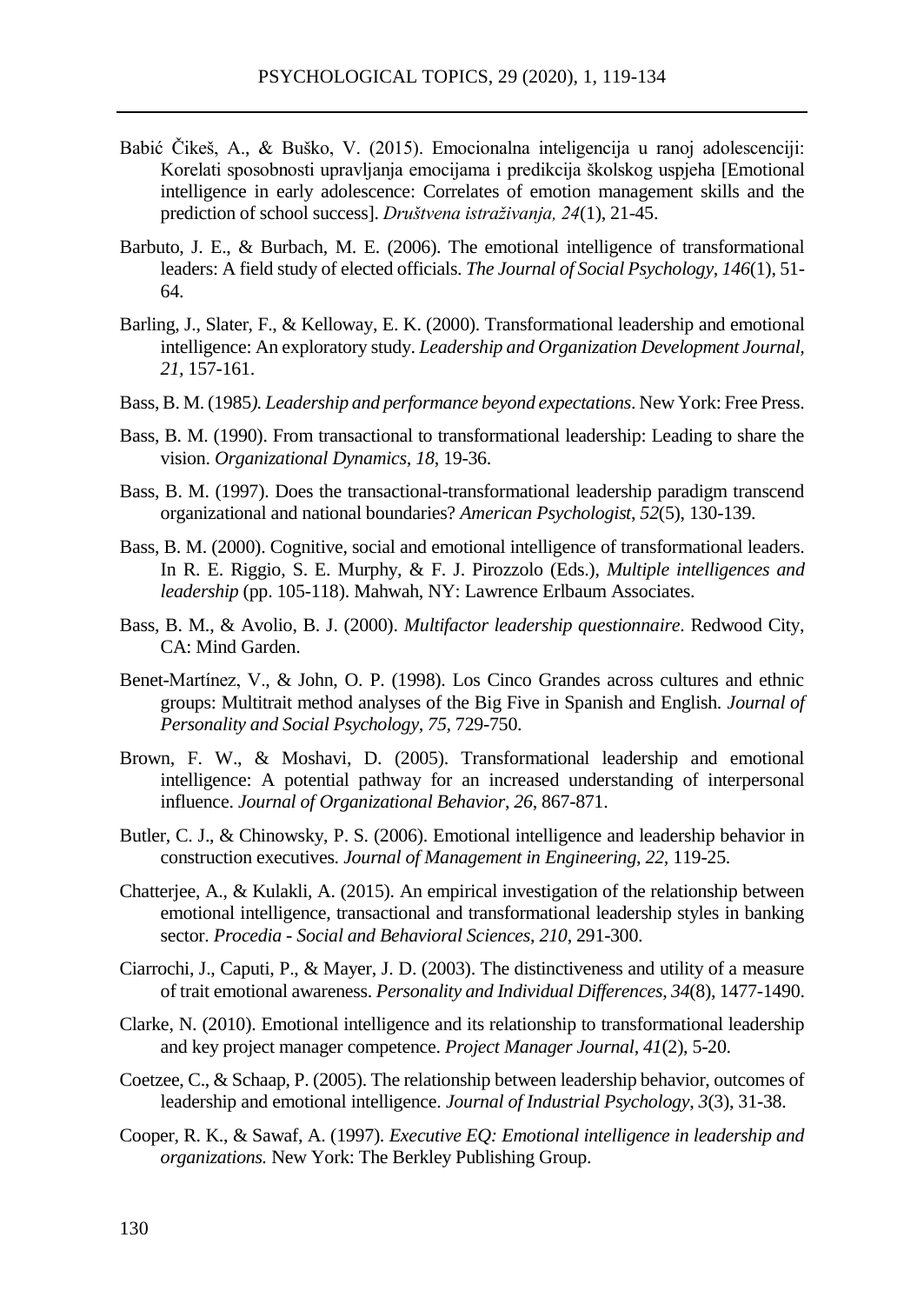- Costa, A., Faria, L., & Takšić, V. (2016). Cross-cultural invariance of Emotional Skills and Competence Questionnaire between Portugal and Croatia. *The Spanish Journal of Psychology*, *19,* 1-12.
- Faria, L., Lima Santos, N., Takšić, V., Räty, H., Molander, B., Holmström, S., & Toyota, H. (2006). Cross-cultural validation of the Emotional Skills and Competence Questionnaire (ESCQ). *Psicologia*, *20*, 95-127.
- George, J. M. (2000). Emotions and leadership: The role of emotional intelligence. *Human Relations*, *53*(8), 1027-1055.
- Goldberg, L. R. (1992). The development of markers for the Big-Five factor structure. *Psychological Assessment*, *4*(1), 26-42.
- Groves, K. S. (2006). Leader emotional expressivity, visionary leadership, and organizational change. *Leadership and Organization Development Journal*, *2,* 566-583.
- Hajncl, Lj. (2012). *Emocionalna inteligencija i stilovi rukovođenja* [*Emotional intelligence and leadership styles*]*.* (Unpublished doctoral dissertation). Faculty of Humanities and Social Sciences, University of Zagreb, Zagreb.
- Hajncl, Lj., & Vučenović, D. (2013). Emocionalna inteligencija: Modeli i mjerenje 20 godina poslije [Emotional intelligence: Models and measurement 20 years later]. *Suvremena psihologija, 16*(1), 95-113.
- Hajncl, Lj., & Vučenović, D. (2014). Odnos opće mentalne sposobnosti, osobina ličnosti i transformacijskog stila rukovođenja: Uloga izvora procjene [Relationship between general mental ability, personality traits and transformational leadership style: The role of the source of assessment]. *Psihologijske teme, 23*(3), 369-387.
- Harms, P. D., & Credé, M. (2010). Emotional intelligence and transformational and transactional leadership: A meta-analysis. *Leadership Institute Faculty Publications*, *14,* 5-17.
- John, O. P., & Srivastava, S. (1999). The big five trait taxonomy: History, measurement, and theoretical perspectives. In L. A. Pervin & O. P. John (Eds.), *Handbook of personality: Theory and research* (pp. 102-138). New York: Guilford.
- Jordan, P. J., Ashkanasy, N. M., Hartel, C. E., & Hooper, G. S. (2002). Workgroup emotional intelligence: Scale development and relationship to team process, effectiveness, and goal focus. *Human Resource Management Review*, *12*, 195-214.
- Joseph, D. L., & Newman, D. A. (2010). Emotional intelligence: An integrative meta-analysis and cascading model. *Journal of Applied Psychology, 1*, 54-78.
- Judge, T. A., & Piccolo, R. F. (2004). Transformational and transactional leadership: A metaanalytic test of their relative validity. *Journal of Applied Psychology*, *89*(5), 755-768.
- Kim, H., & Kim, T. (2017). Emotional intelligence and transformational leadership: A review of empirical studies. *Human Resource Development Review, 16*(1), 153448431772926.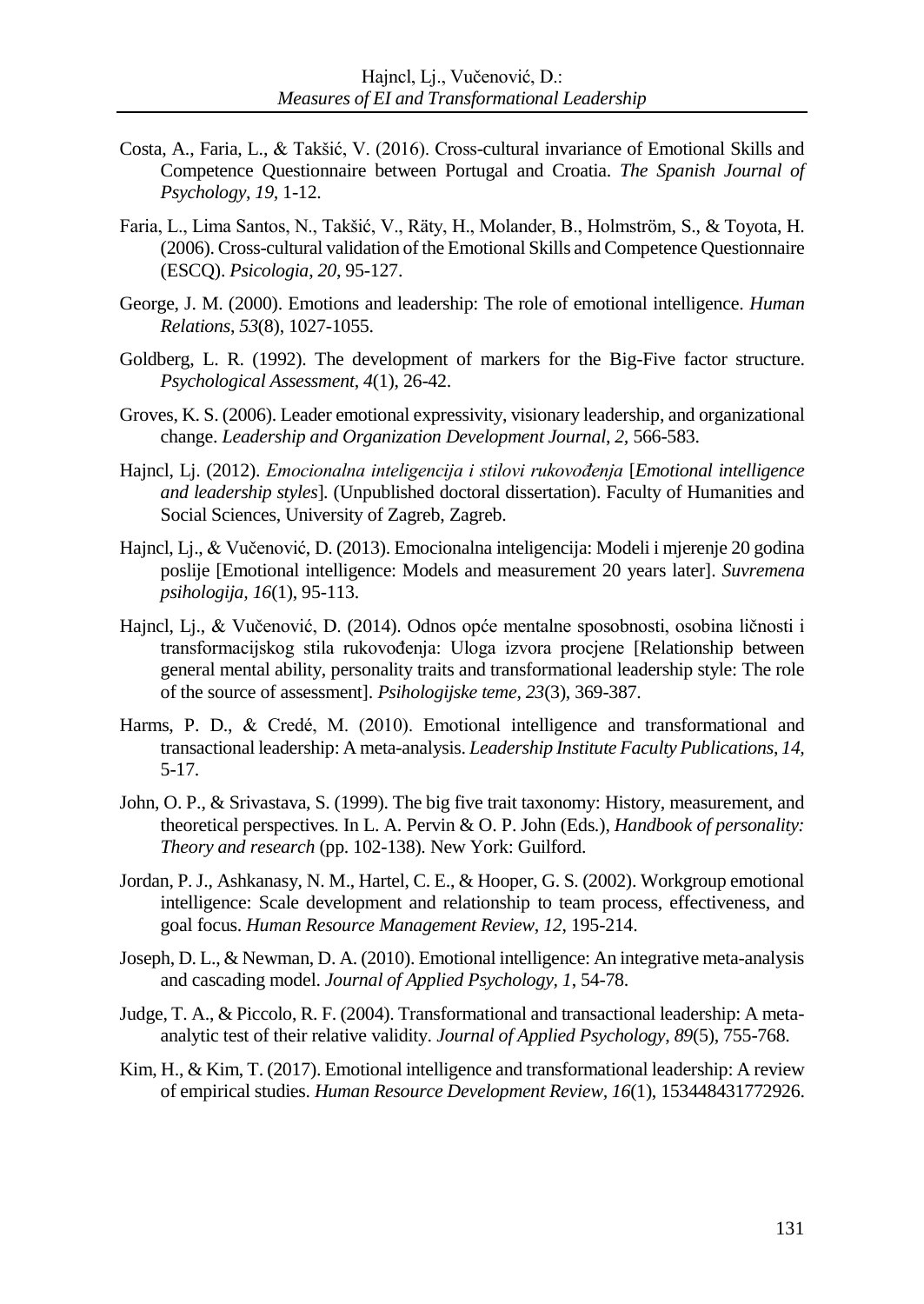- Kulenović, A., Balenović, T., & Buško, V. (2000). Test analize emocija: Jedan pokušaj objektivnog mjerenja sposobnosti emocionalne inteligencije [The test of emotion analysis: One attempt to objectively measure the ability of emotional intelligence]. *Suvremena psihologija*, *3*, 27-48.
- Küypers, W., & Wiebler, J. (2006). How emotional is transformational leadership really? Some suggestions for a necessary extension. *Leadership and Development Journal, 27,* 363-383.
- Lam, C., & O'Higgins, E. (2013). Emotional intelligence and leadership styles in China. *Asia Pacific Management Review, 18*(4), 441-467.
- Leban, W., & Zulauf, C. (2004). Linking emotional intelligence abilities and transformational leadership styles. *The Leadership & Organization Development Journal, 25*(7), 554- 564.
- Lievens, F., Van Geit, P., & Coetsier, P. (1997). Identification of transformational leadership qualities: An examination of potential biases. *European Journal of Work and Organizational Psychology, 6,* 415-430.
- Lowe, K. B., Kroeck, K. G., & Sivasubramaniam, N. (1996). Effectiveness correlates of transformation and transaction leadership: A meta-analytic review of the MLQ literature. *Leadership Quarterly*, *7,* 385-425.
- Mandell, B., & Pherwani, S. (2003). Relationship between emotional intelligence and transformational leadership style: A gender comparison. *Journal of Business and Psychology, 17*(3), 387-404.
- Mayer, J. D., & Salovey, P. (1997). What is emotional intelligence?. In P. Salovey & D. Sluyter (Eds.), *Emotional development and emotional intelligence: Implications for educators* (pp. 3-31). New York: Basic Books.
- Mayer, J. D., Caruso, D. R., & Salovey, P. (1999). Emotional intelligence meets traditional standards for an intelligence. *Intelligence, 24*(4), 267-298.
- Mayer, J. D., Caruso, D. R., & Salovey, P. (2004). Emotional intelligence: Theory, practice, and implications. *Psychology Inquiry*, *15,* 197-215.
- McCrae, R. R. (2000). Trait psychology and the revival of personality and culture studies. *American Behavioral Scientist*, *44*, 10-31.
- Miners, T. H., Côté, S., & Lievens, F. (2018). Assessing the validity of EI measures. *Emotion Review, 10*(1), 87-95.
- Mohorić, T. (2012). *Razumijevanje emocija kao komponenta emocionalne inteligencije u ranoj adolescenciji [Understanding emotions as a component of emotional intelligence in early adolescence].* (Unpublished doctoral dissertation). Faculty of Humanities and Social Sciences, University of Zagreb, Zagreb.
- Mohorić, T., & Takšić, V. (2016, May). *DIF analysis of ESCQ using Mantel-Haenszel method: Cross-cultural comparison*. Paper presented at XX. Days of psychology, Zadar, Croatia.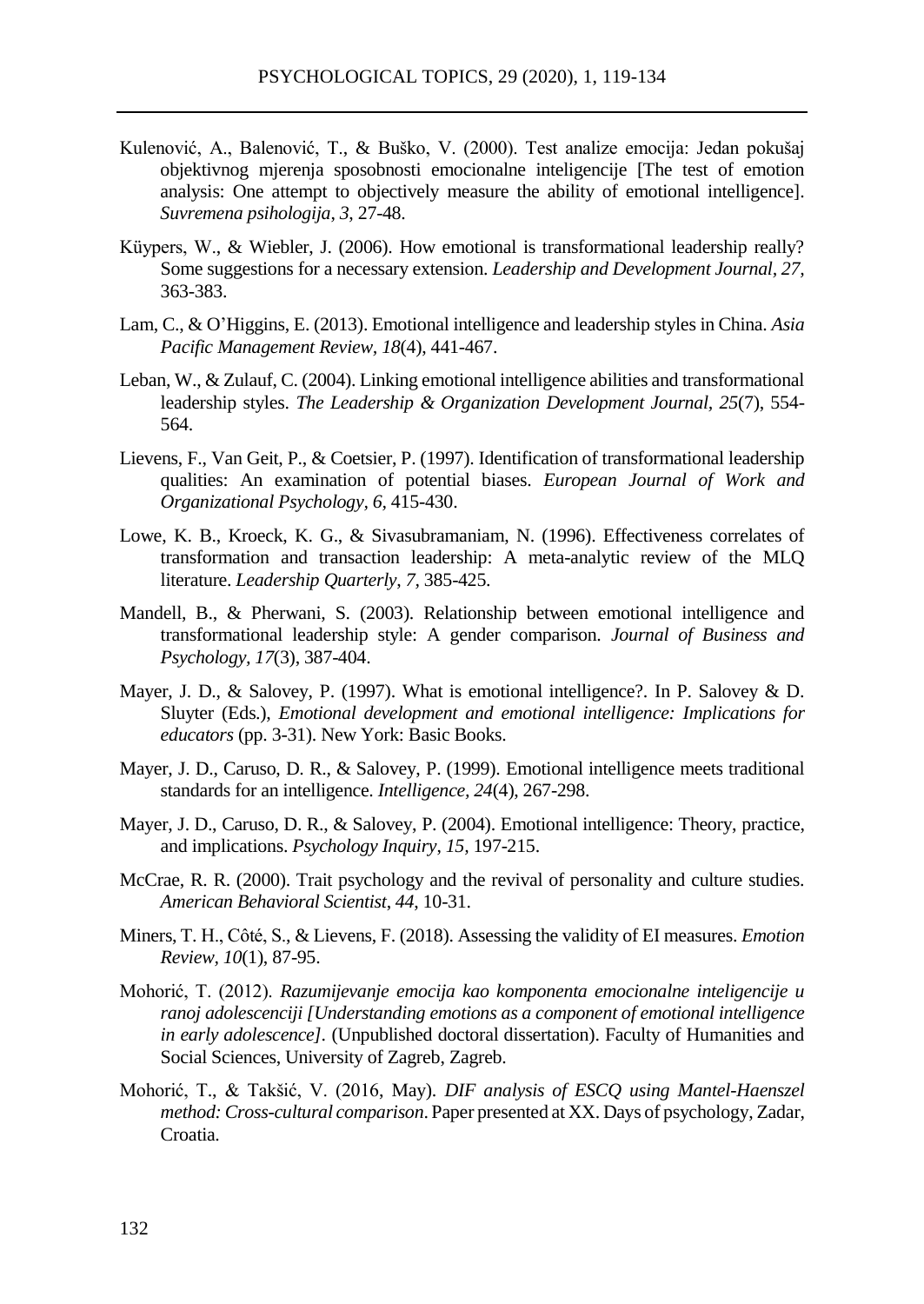- Molander, B., Holmström, S., & Takšić, V. (2011). South and North: DIF analysis of university-student responses to the Emotional Skills and Competence Questionnaire. *Psychological Topics*, *3*, 425-447.
- Naznin, H. (2013). Correlation between emotional intelligence and transformational leadership behaviour. *Journal of Business and Management*, *13*(2), 64-67.
- O'Boyle, E. H. Jr., Humphrey, R. H., Pollack, J. M., Hawver, T. H., & Story, P. A. (2011). The relation between emotional intelligence and job performance: A meta-analysis. *Journal of Organizational Behavior, 32*, 788-818*.*
- Palmer, B., Walls, M., Burgess, Z., & Stough, C. (2000). Emotional intelligence and effective leaderhsip. *Leadership & Organization Development Journal, 22*(1), 5-10.
- Pogačnik, V. (1997). *Priručnik za Test nizova [Test series Manual]*. Jastrebarsko: Naklada Slap.
- Salovey, P., & Mayer, J. D. (1990). Emotional intelligence. *Imagination, Cognition and Personality*, *9*(3), 185-211.
- [Spano-Szekely,](https://www.ncbi.nlm.nih.gov/pubmed/?term=Spano-Szekely%20L%5BAuthor%5D&cauthor=true&cauthor_uid=26796823) L., [Quinn Griffin,](https://www.ncbi.nlm.nih.gov/pubmed/?term=Quinn%20Griffin%20MT%5BAuthor%5D&cauthor=true&cauthor_uid=26796823) M. T., [Clavelle,](https://www.ncbi.nlm.nih.gov/pubmed/?term=Clavelle%20J%5BAuthor%5D&cauthor=true&cauthor_uid=26796823) J., & [Fitzpatrick](https://www.ncbi.nlm.nih.gov/pubmed/?term=Fitzpatrick%20JJ%5BAuthor%5D&cauthor=true&cauthor_uid=26796823)**,** J. J. (2016). Emotional intelligence and transformational leadership in nurse managers. *The Journal of Nursing Administration*, *46*(2), 101-108.
- Takšić, V. (1998). *Validacija konstrukta emocionalne inteligencije [Validation of the construct of emotional intelligence].* (Unpublished doctoral dissertation). Faculty of Humanities and Social Sciences, University of Zagreb, Zagreb.
- Takšić, V. (2002). The questionnaires of emotional intelligence and competence. In K. Lacković Grgin, A. Proroković, V. Ćubela, & Z. Penezić (Eds.), *Psychological scales and questionnaires* (pp. 27-41). Zadar: University of Zadar.
- Takšić, V., Harambašić, D., & Velemir, B. (2004a, July). *Vocabulary Emotions Test (VET): Contribution to divergent validity of emotional intelligence*. Paper presented on International congress in Psychology, Beijing, China.
- Takšić, V., Harambašić, D., & Velemir, B. (2004b). Emotional Vocabulary Test as an attempt to measure the emotional intelligence ability - understanding emotion aspect. *International Journal of Psychology*, *39,* 5-6.
- Takšić, V., Mohorić, T., & Duran, M. (2009). Emotional Skills and Competence Questionnaire (ESCQ) as a self-report measure of emotional intelligence. *Horizons of Psychology*, *18*, 7-21.
- Takšić, V., Mohorić, T., & Holmström, S. (2018). Cross-cultural studies of trait emotional intelligence using the Emotional Skills and Competence Questionnaire (ESCQ). In M. del Carmen Pérez Fuentes, M. del Mar Molero Jurado, & J. J. Gázquez Linares (Eds), *Emotional intelligence: Perceptions, interpretations and attitudes* (pp. 29-64). New York: Nova Science Publishers, Inc.
- Vučenović, D., & Hajncl, Lj. (2018). Effects of the age in the relationship between verbal and nonverbal abilities and emotional intelligence. *Suvremena psihologija*, *21*(2), 121-139.